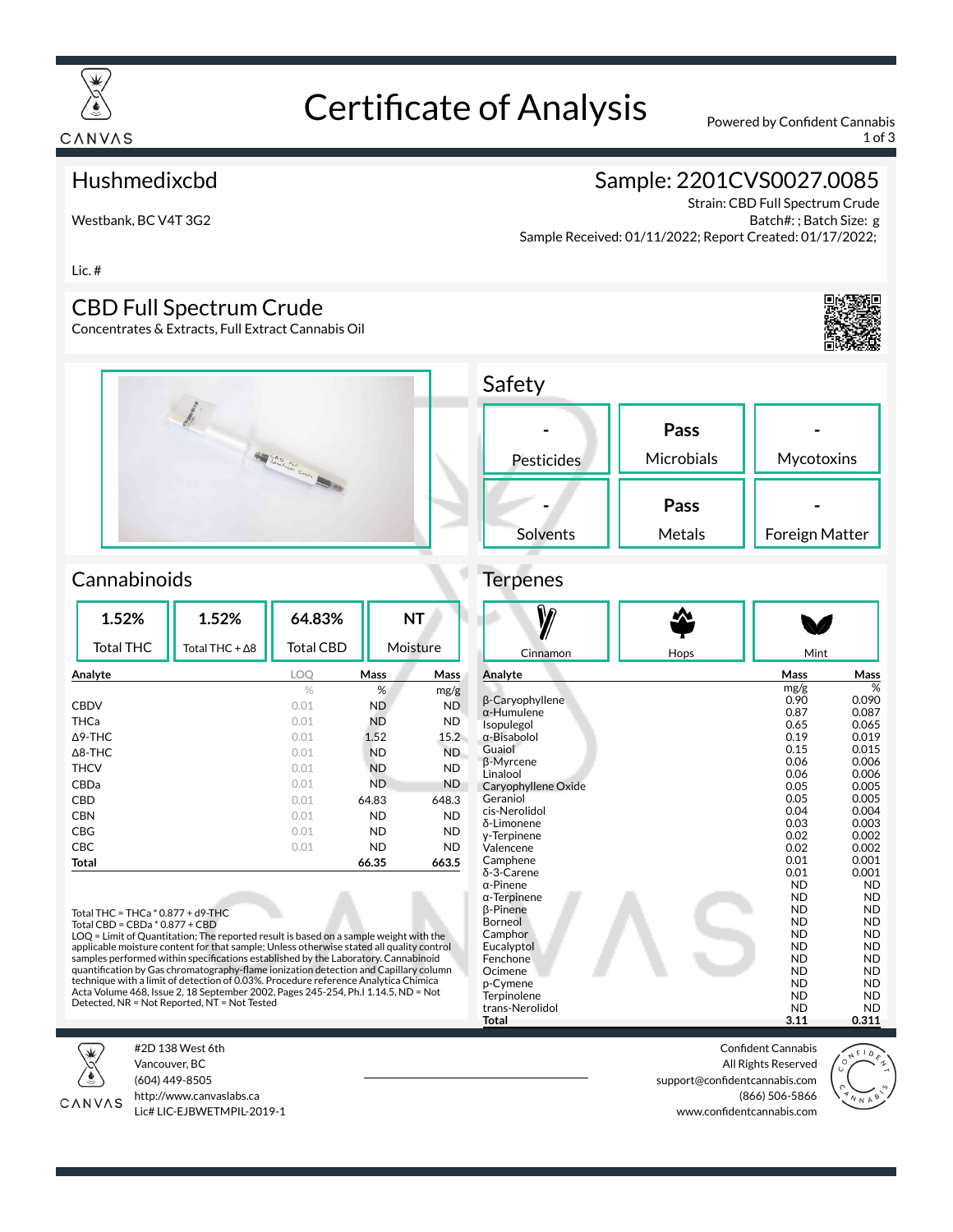

# Certificate of Analysis Powered by Confident Cannabis

2 of 3

#### Hushmedixcbd

Westbank, BC V4T 3G2

## Sample: 2201CVS0027.0085

Strain: CBD Full Spectrum Crude Batch#: ; Batch Size: g Sample Received: 01/11/2022; Report Created: 01/17/2022;

Lic. #

#### CBD Full Spectrum Crude

Concentrates & Extracts, Full Extract Cannabis Oil



#### Microbials Pass

| Analyte                              | l imit | Mass      | <b>Status</b> |
|--------------------------------------|--------|-----------|---------------|
|                                      | CFU/g  | CFU/g     |               |
| Aerobic Bacteria                     | 500000 | <b>ND</b> | Pass          |
| Bile-Tolerant Gram-Negative Bacteria | 10000  | NR.       | NT            |
| E. Coli                              |        | NR.       | NT            |
| Salmonella                           |        | <b>NR</b> | NT            |
| Yeast & Mold                         |        | ND        | Pass          |

TNTC = Too Numerous to Count; Unless otherwise stated all quality control samples performed within specifications established by the Laboratory. Detection limit: 1000 CFUs per gram. 10000 CFUs per gram accepted limit. Microbial analysis method by 3M™<br>Petrifilm™ count plates for Salmonella, E. coli, yeast and mold, with a detection limit of 1000 cfu/g. Procedure reference AOAC Method 991.14; U.S.P. ND = Not Detected, NR = Not Reported, NT = Not Tested

| <b>Heavy Metals</b> |            |            |            | Pass          |
|---------------------|------------|------------|------------|---------------|
| Analyte             | <b>LOO</b> | Limit      | Mass       | <b>Status</b> |
|                     | <b>PPM</b> | <b>PPM</b> | <b>PPM</b> |               |
| Arsenic             | 5          |            | <b>ND</b>  | <b>Tested</b> |
| Cadmium             | 5          |            | ND.        | <b>Tested</b> |
| Cobalt              | 5          |            | <b>ND</b>  | Tested        |
| Copper              | 5          |            | <b>ND</b>  | Tested        |
| Lead                | 5          |            | <b>ND</b>  | Tested        |
| Manganese           | 5          |            | <b>ND</b>  | Tested        |
| Mercury             | 5          |            | <b>ND</b>  | Tested        |
| Nickel              | 5          |            | <b>ND</b>  | <b>Tested</b> |
| Zinc                | 5          |            | ND         | Tested        |
|                     |            |            |            |               |

# **Residual Solvents**

| Analyte |  | imit. | Mass | <b>Status</b> |
|---------|--|-------|------|---------------|
|         |  |       |      |               |
|         |  |       |      |               |
|         |  |       |      |               |

LOQ = Limit of Quantitation; The reported result is based on a sample weight with the applicable moisture content for that sample; Unless otherwise stated all quality control<br>samples performed within specifications established by the Laboratory. Heavy metal screening method by reagent colorimetric test strips for arsenic, cadmium, cobalt, copper, lead, manganese, mercury, nickel and zinc with a detection limit of 0.2-5 ppm. Procedure reference AOAC Method 2013.06; U.S.P. ND = Not Detected, NR = Not Reported, NT = Not Tested



#2D 138 West 6th Vancouver, BC (604) 449-8505



http://www.canvaslabs.ca Lic# LIC-EJBWETMPIL-2019-1

Confident Cannabis All Rights Reserved support@confidentcannabis.com (866) 506-5866 www.confidentcannabis.com